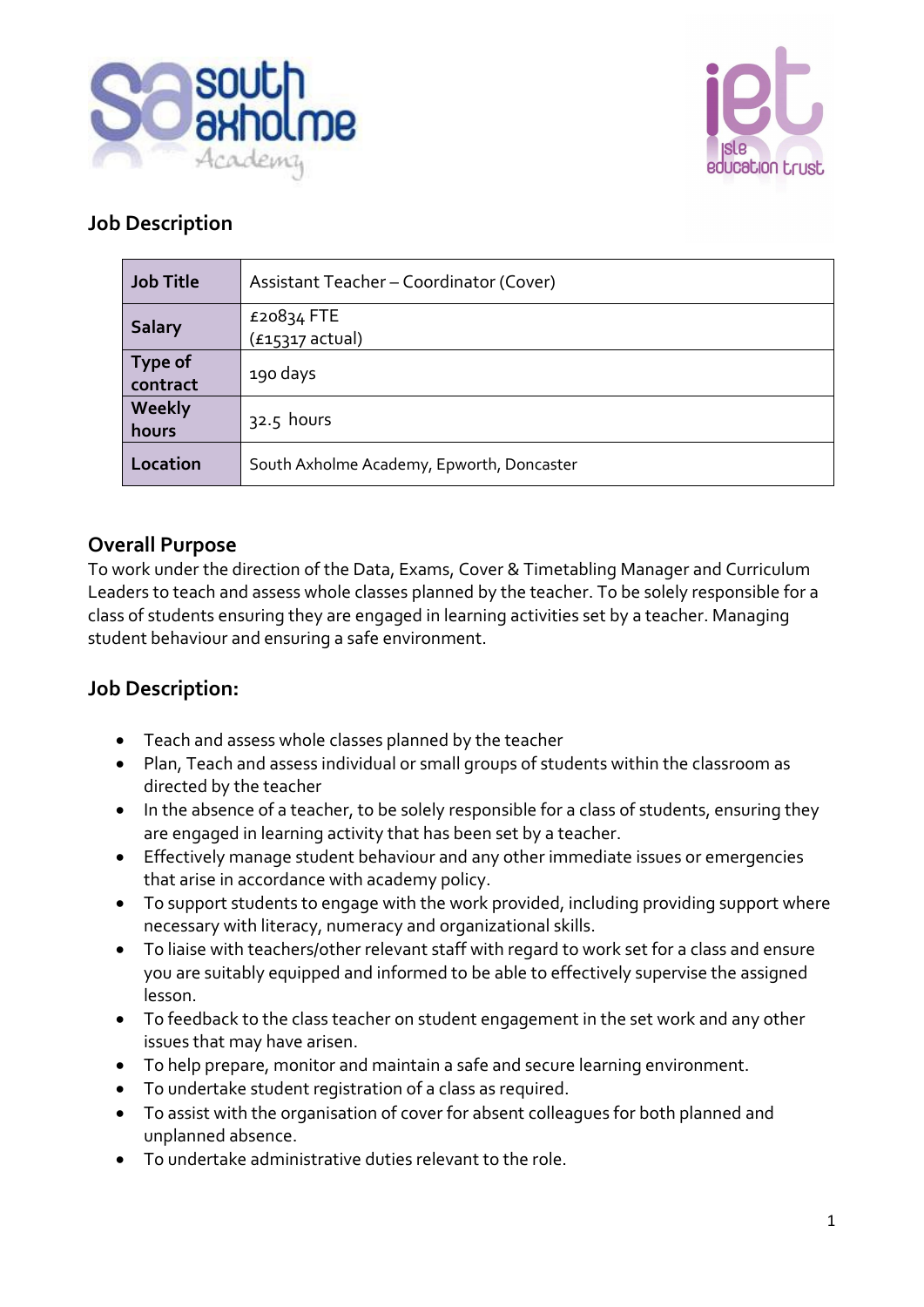



- Work with the Exams Coordinator to ensure the orderly and efficient running of public examinations.
- To act as invigilator for both internal and external exams under formal conditions
- When not required to undertake any responsibility falling within the above, you may be directed to provide additional support in the academy with duties of a different nature.
- Be aware of and support differentiation and ensure that pupils have equality of access to opportunities to learn and develop.

Any other reasonable duties as requested by the Principal, SLT or Data, Exams, Cover and Timetabling Manager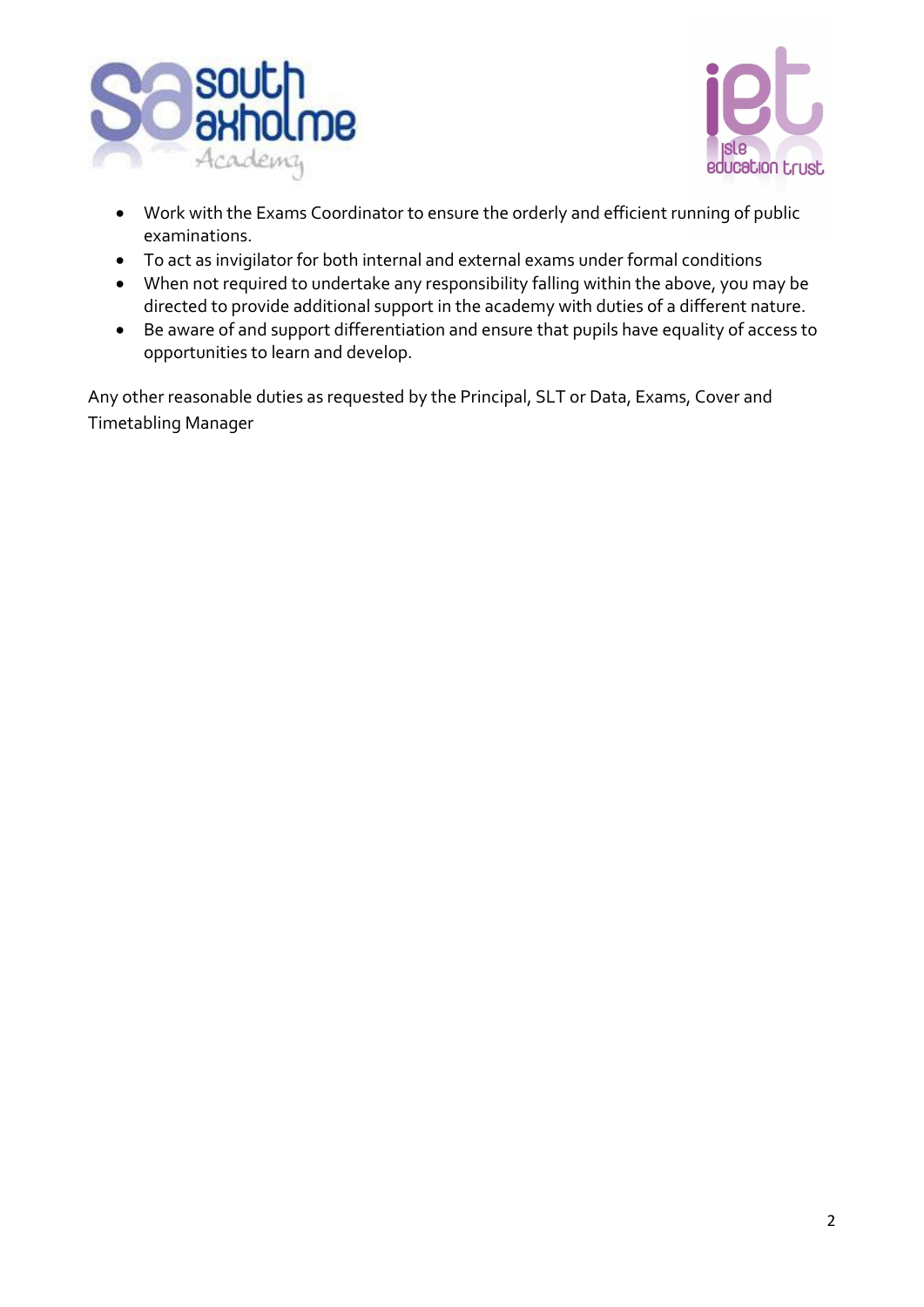



# **All Academy Staff Should:**

- Work with all students ensuring equality of opportunity for all.
- Take responsibility for Safety and Welfare of all students, raising any concerns following the Academy protocols and procedures.
- Work proactively and effectively in partnership with all stakeholders.
- Carry out a share of statutory supervisory duties.
- Treat students with dignity and build relationships rooted in mutual respect and at all times observing proper boundaries appropriate to the professional position.
- Participate in CPD relevant to the role.
- Accompany teaching staff and students on visits, trips and out of school activities as required·
- Demonstrate an understanding of and take responsibility for promoting high standards of literacy including the correct use of spoken English and numeracy.
- Participate in arrangements for examinations and assessments.
- Take an active role in promoting good behaviour in and around the Academy.
- Ensure that students adhere to the uniform code and apply sanctions when this code is breached.
- Develop an academy learner mind-set the attitudes, skills and learning habits needed to become an inspired, confident and independent learner.
- Be a positive role model and demonstrate consistently and effectively the positive attitudes, values and behaviour, which are expected of students.
- Work as a team member and identify opportunities for working with colleagues and sharing the development of effective practice with them.
- Regularly review the impact of their work and its impact on students' progress, attainment and well-being, refining approaches where necessary and responding to advice and feedback from colleagues
- Proactively participate with arrangements made in accordance with the Appraisal Policy
- Have professional regard for the practice, ethos and policies of the Academy and maintain high standards in your own attendance and punctuality.
- Operate at all times within the stated policies and practices of the Academy
- Contribute positively and effectively to the whole Academy ethos
- Cooperate with other staff members to ensure a sharing and effective use of resources to the benefit of the Academy, individual departments and students
- Attend and participate in appropriate calendared meetings
- Take responsibility for own professional development and duties in relation to Academy policies and practices
- Liaise effectively with staff, students, parents and governors
- Ensure compliance with Health and Safety at Work Act 1974 and all other policies related to health and safety, and to ensure compliance with the Data Protection Act 1988.
- Ensure compliance with data protection laws and safeguarding procedures.
- Carry out any other duties as directed by the Principal as may from time to time be agreed in accordance with the nature of the job described above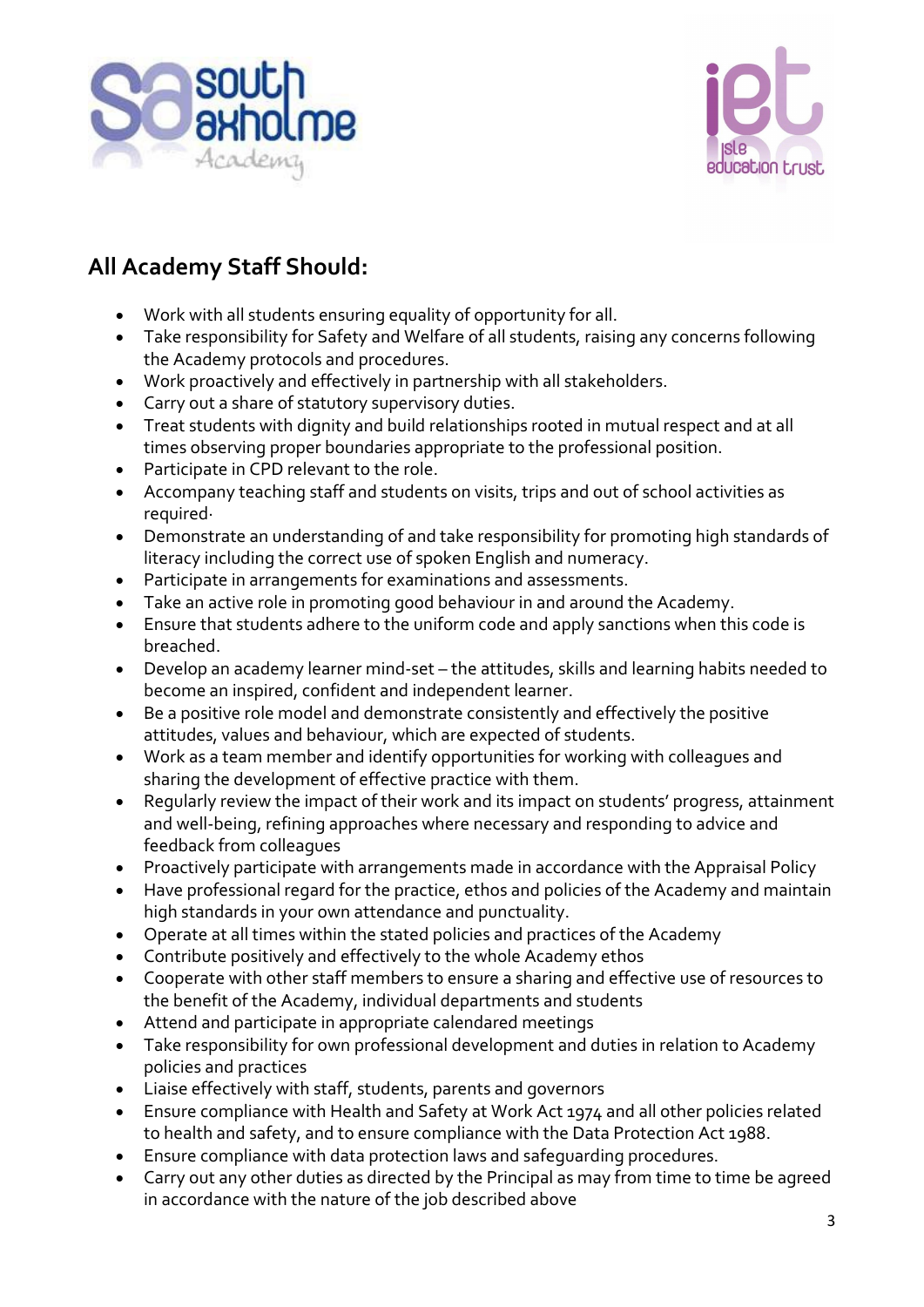



This is not an exhaustive list of tasks and job descriptions will be continually reviewed and changed according to the needs of the Academy and Trust.

Post holders will be expected to be flexible in undertaking duties and responsibilities attached to their post and may be asked to perform duties, which reasonably correspond to the general character of the post and are commensurate with its level of responsibility. This job description is provided for guidance only and does not for part of the contract of employment.

Please note that South Axholme Academy is committed to the safeguarding and welfare of their students. he successful candidate must be able to satisfy an enhanced DBS check prior to employment within the Academy together with receipt, by the Academy, of two satisfactory references plus medical clearance.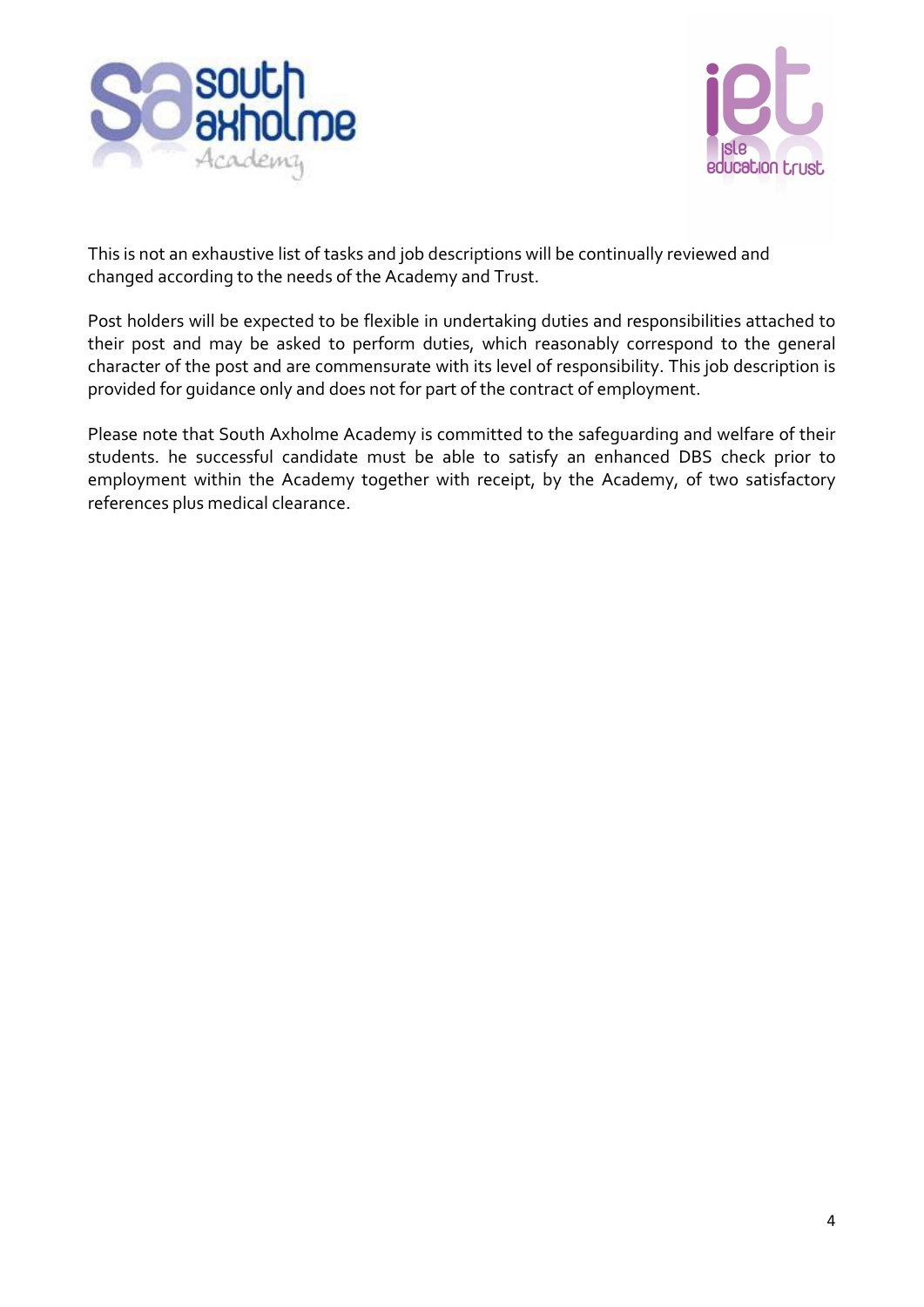

**Reference (R)**



## **Person Specification for the Role of Admin & Cover Coordinator**

#### **Application (A), Interview (I) Task (T),**

| <b>Qualifications</b>                                                                                                              | <b>Essential</b> | <b>Desirable</b> |
|------------------------------------------------------------------------------------------------------------------------------------|------------------|------------------|
| Good literacy & numeracy skills (Level 3)                                                                                          | AI               |                  |
| Very good interpersonal and customer care skills                                                                                   | A <sub>1</sub>   |                  |
| Evidence of involvement in recent research relating to improving practice                                                          | A <sub>1</sub>   |                  |
| Professional development relevant to the post                                                                                      | Α                |                  |
| <b>First Aid Qualification</b>                                                                                                     |                  | A                |
| Professional knowledge, skills and understanding                                                                                   | <b>Essential</b> | <b>Desirable</b> |
| Effective use of ICT to support learning                                                                                           | A <sub>1</sub>   |                  |
| Basic understanding and knowledge of relevant policies, codes of practice and<br>legislation                                       | А                |                  |
| Understanding of managing budgets                                                                                                  | A <sub>1</sub>   |                  |
| Knowledge of organisation of Trips & Visits including Health & Safety requirements                                                 |                  | A <sub>1</sub>   |
| Ability to communicate effectively to students, staff, parents, governors and the wider<br>community                               | $\mathbf{I}$     |                  |
| Ability to prioritise workload and meet deadlines, particularly for school<br>events/productions                                   | AIT              |                  |
| Learn new things quickly                                                                                                           | A <sub>1</sub>   |                  |
| Ability to organise and communicate staffing cover arrangements                                                                    |                  | AIT              |
| Display a conscientious and logic approach to the variety of tasks necessary for the<br>smooth and efficient running of the school | IR.              |                  |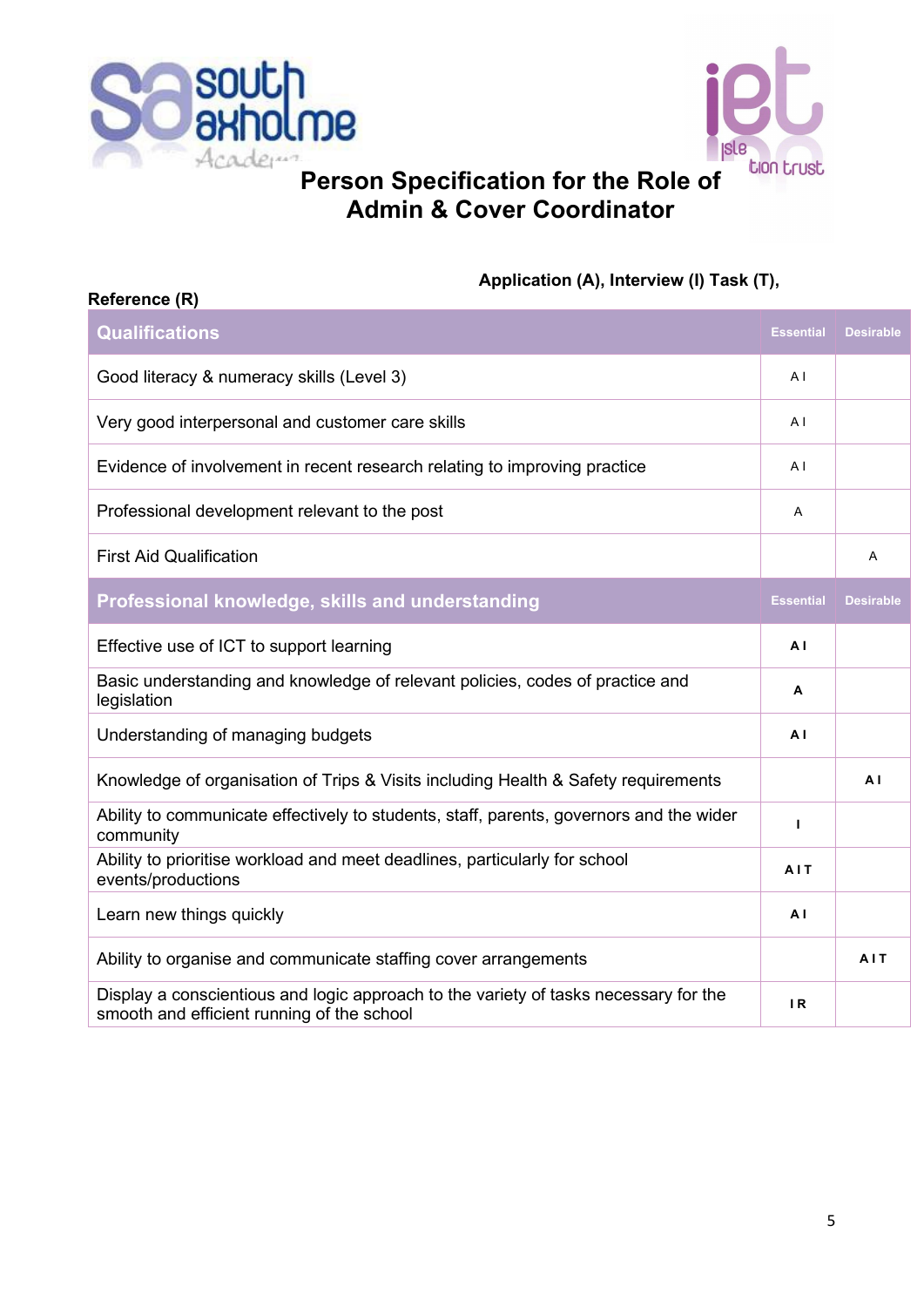



| Ability to update senior leaders on matters relating to absence and cover                                                                                                                      |                  | ΑI               |
|------------------------------------------------------------------------------------------------------------------------------------------------------------------------------------------------|------------------|------------------|
| Ability to produce & update online calendars                                                                                                                                                   |                  | A I              |
| <b>Experience</b>                                                                                                                                                                              | <b>Essential</b> | <b>Desirable</b> |
| Experience of working in an educational setting or similar environment                                                                                                                         |                  | A                |
| Experience of working with young people aged 11 to 18                                                                                                                                          |                  | Α                |
| Experience of working in a busy office environment                                                                                                                                             | A <sub>1</sub>   |                  |
| General understanding of school policies and procedures relating to health and safety,<br>behaviour, attendance, equal opportunities and child protection                                      |                  | -1               |
| Experience of MIS & Data software                                                                                                                                                              | AIT              | R                |
| Experience of Microsoft software packages (Word, Excel, Publisher)                                                                                                                             | AIT              |                  |
| Basic understanding of child development and learning                                                                                                                                          |                  | A <sub>1</sub>   |
| <b>Practical Skills</b>                                                                                                                                                                        | Essential        | <b>Desirable</b> |
| Flexible approach to work as well as good organisational and communication skills                                                                                                              | AIR              |                  |
| Ability to work collaboratively and effectively within a team                                                                                                                                  | AIR              |                  |
| Ability to work independently and to show initiative                                                                                                                                           | AIR              |                  |
| Ability to work under pressure, prioritise and meet deadlines                                                                                                                                  | AIR              |                  |
| Friendly, approachable and non-confrontational manner combined with the ability to<br>be firm                                                                                                  | $\mathbf{I}$     |                  |
| Ability to build and maintain successful relationships with students; treat them<br>consistently, with respect and consideration, and demonstrate concern for their<br>development as learners | -1               |                  |
| The capacity to inspire and motivate others – both adults and students                                                                                                                         |                  |                  |
| Ability to use ICT for administrative purposes                                                                                                                                                 |                  |                  |
| <b>Personal Qualities and Essential Attributes</b>                                                                                                                                             |                  | <b>Desirable</b> |
| A desire to work with young people and to support their education and achievements                                                                                                             |                  |                  |
| A professional approach in both manner and physical appearance                                                                                                                                 | $\mathbf{I}$     |                  |